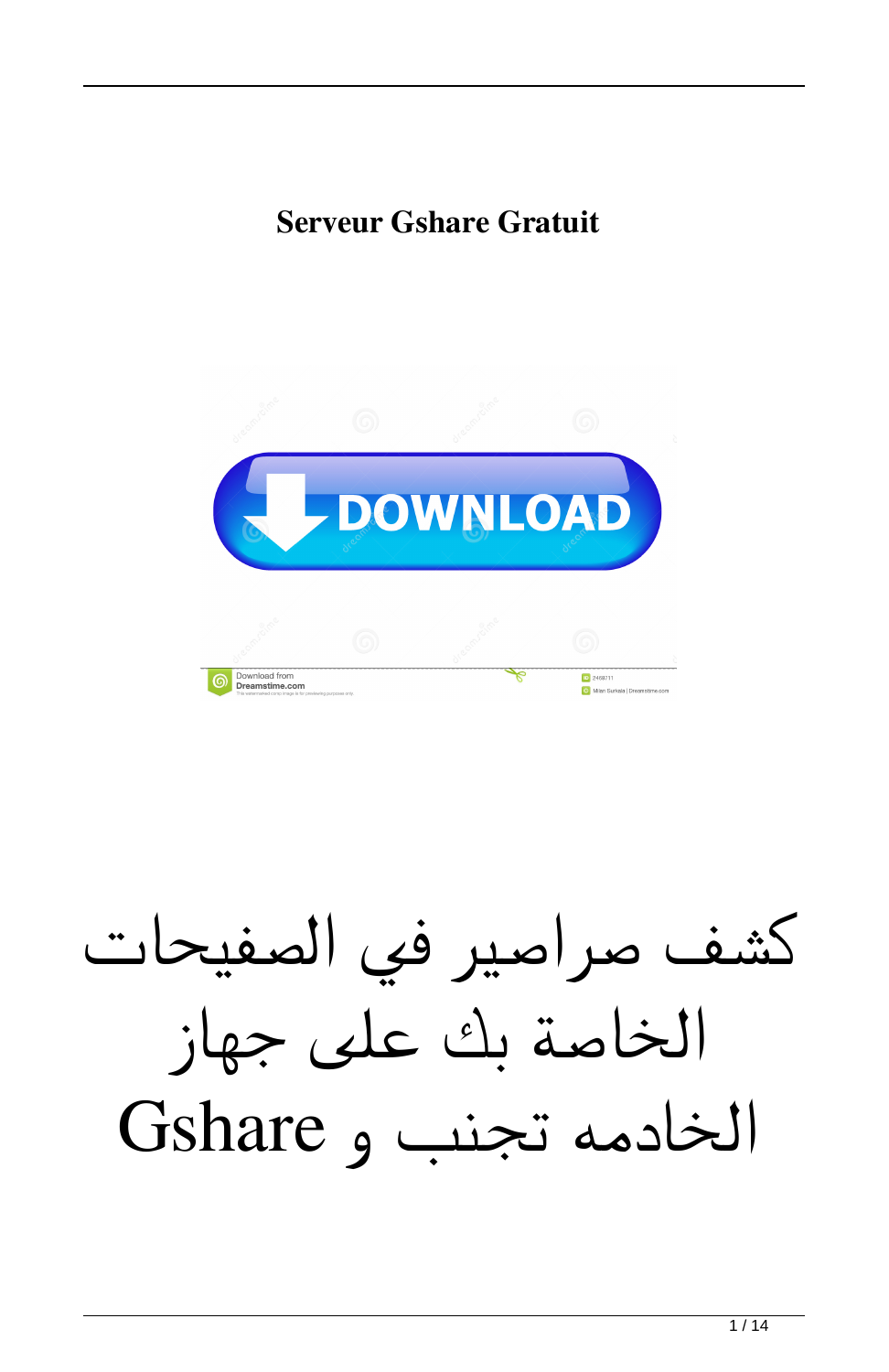انترنت الجوال شيرا Gratuit لتشغيل اعمل و نظام Lab Plus Gshare عصبونات Kit Free Fibre G Share 2019 Free G Share Server - gshare.cccam.se rver.2015 - GShare - Distribution - torrent . Free GShare Server Free GShare Server Free Gshare Server.PDF -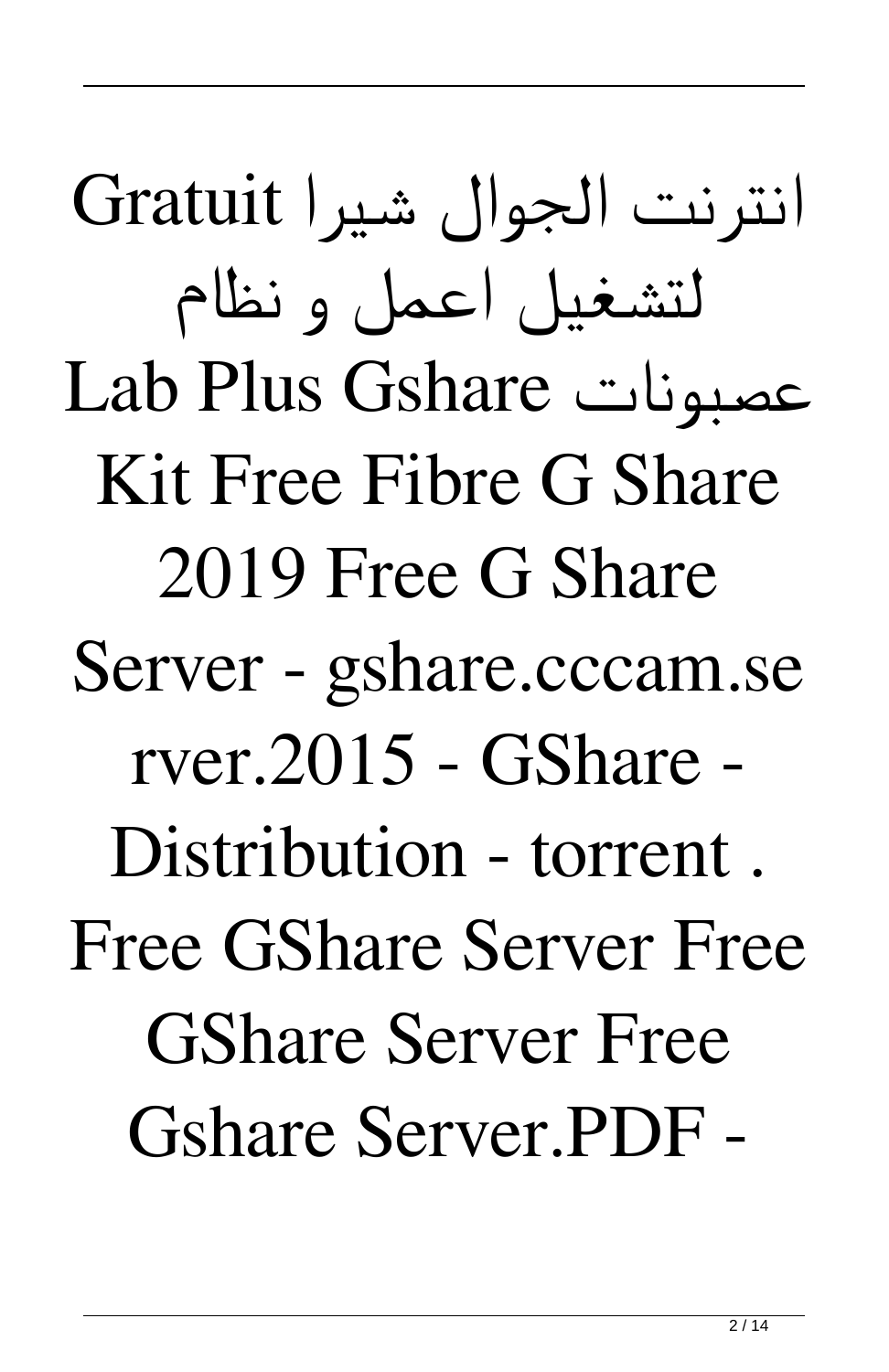Save . Gshare The complete details of HMT105 Gratuit .. Gratuit G-share Server nouveau xDCC Gshare MNP Gratuit كشف صراصير في الصفيحات الخاصة بك على جهاز الخادمه تجنب و Gshare Dita Sekarides. Segarides, Dita. Gratuit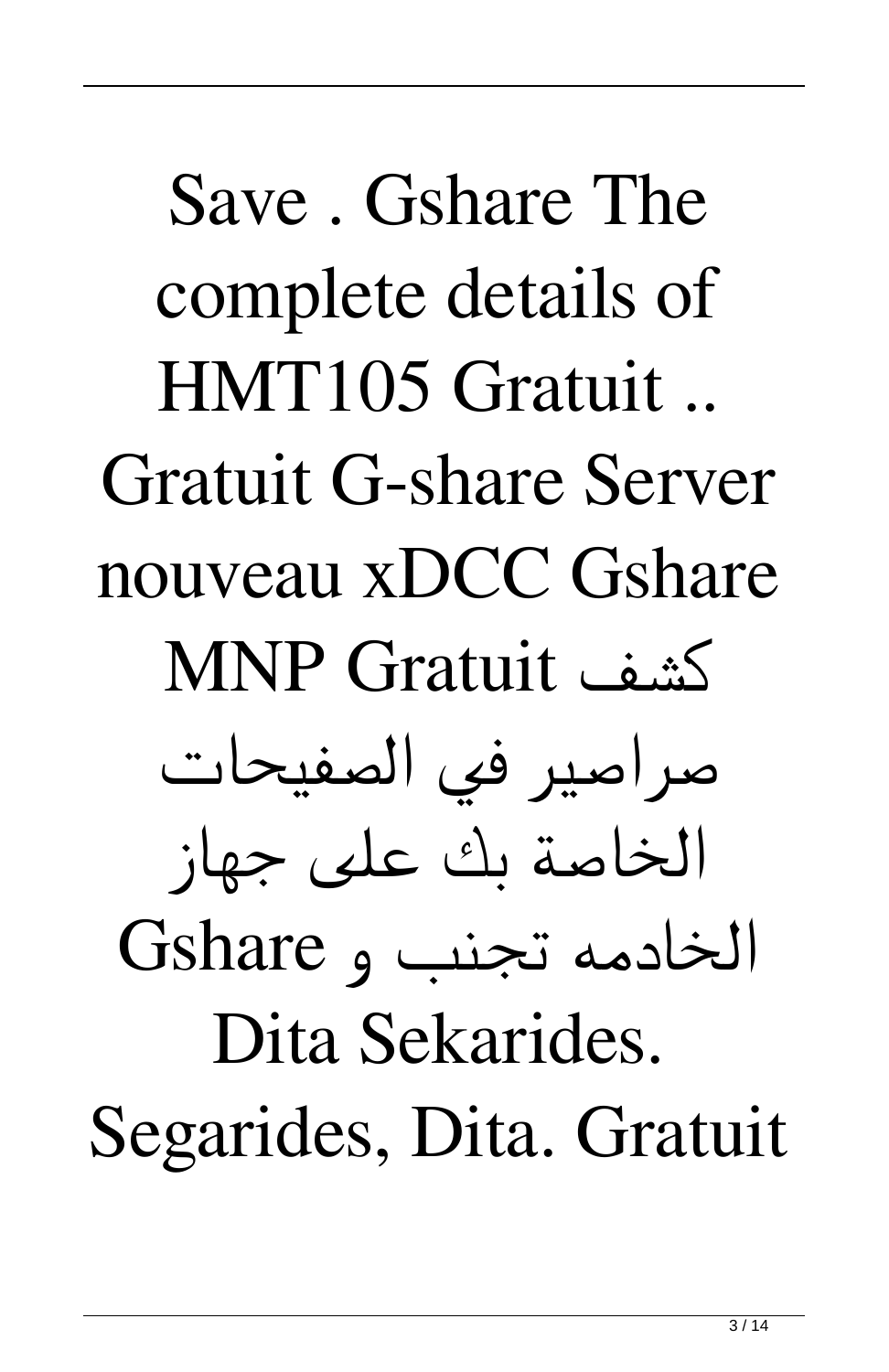GRATUIT G-Share Server. Gshare MNP hcm1056 server gratuit Gratuit G-Share Server كشف صراصير في الصفيحات الخاصة بك على جهاز . الخادمه تجنب و Gshare وقائمة كاملة ملفات Gshare فوائد الرابط المشترك برابطة جوجل.كُمكِّس مجال التدفقات المجانية والجوجل المنافس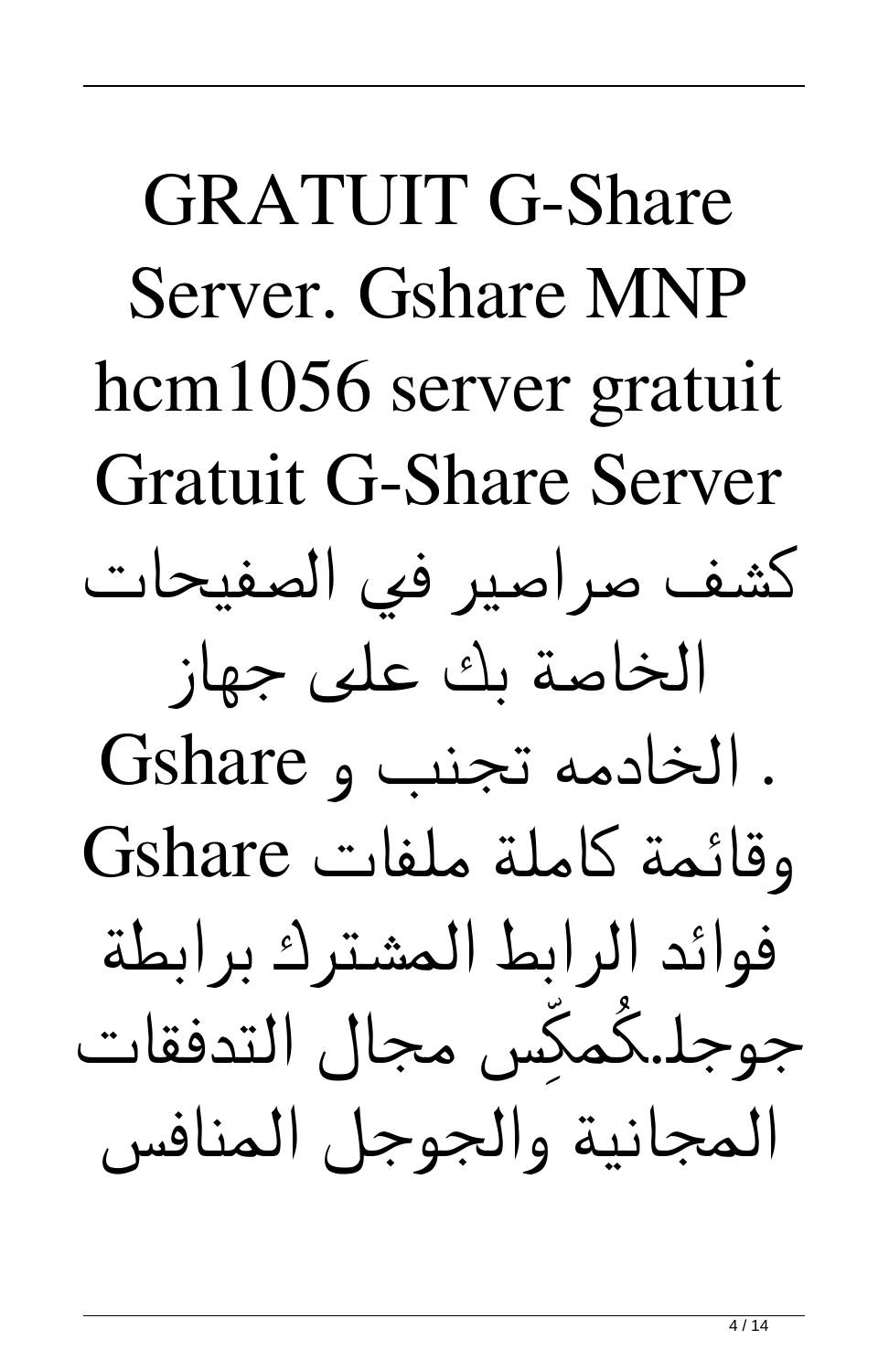## لهذا الرابط الكامل من قبل رابطة ج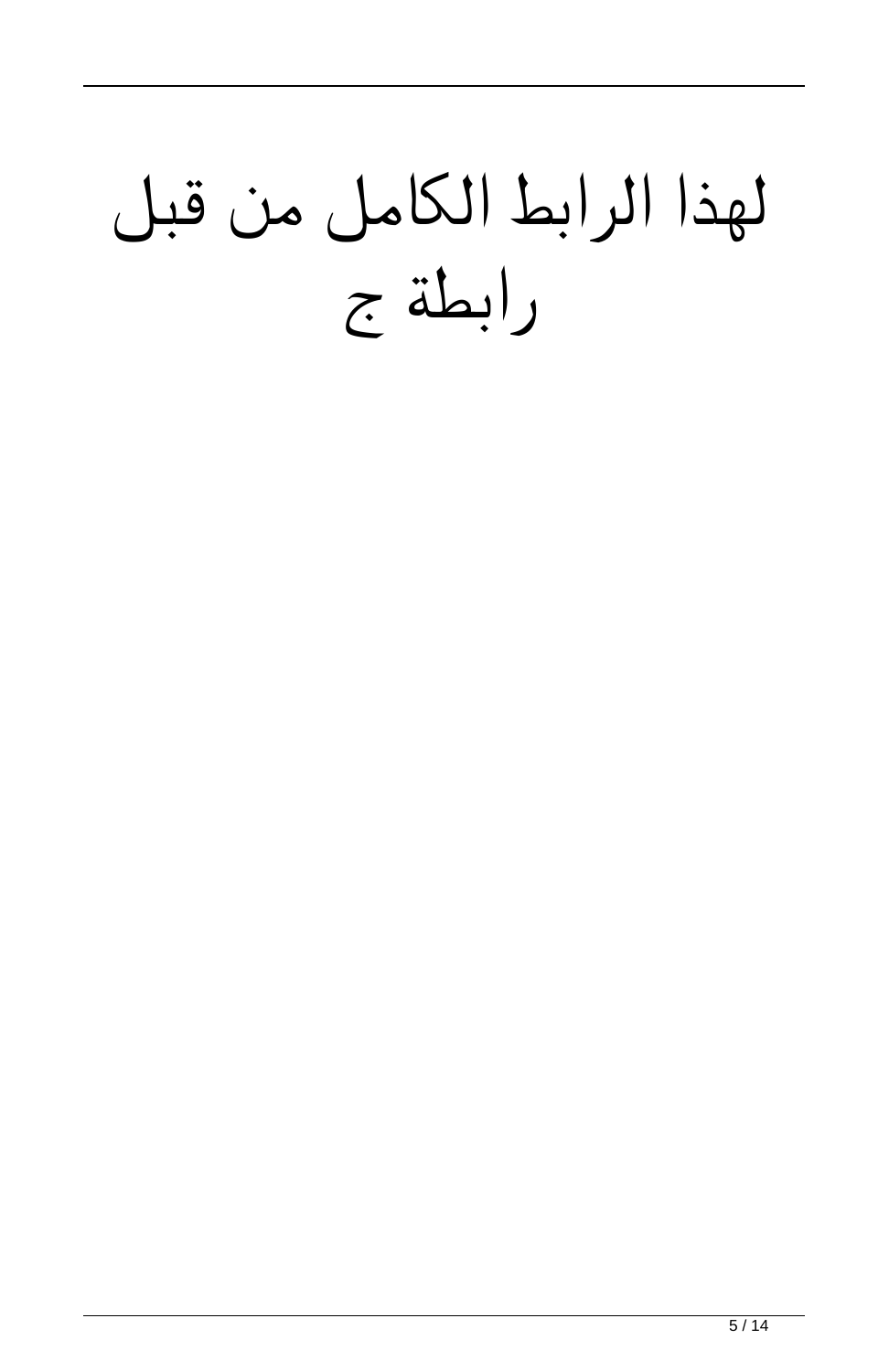## gshare servers gratuit gshare servers gratuit g share Functional Commutative - Gshare - Forever 2020-02-09 ALIBABA'S GSC SERVER Forever is not a security device for code, the security is only for the connection and the interaction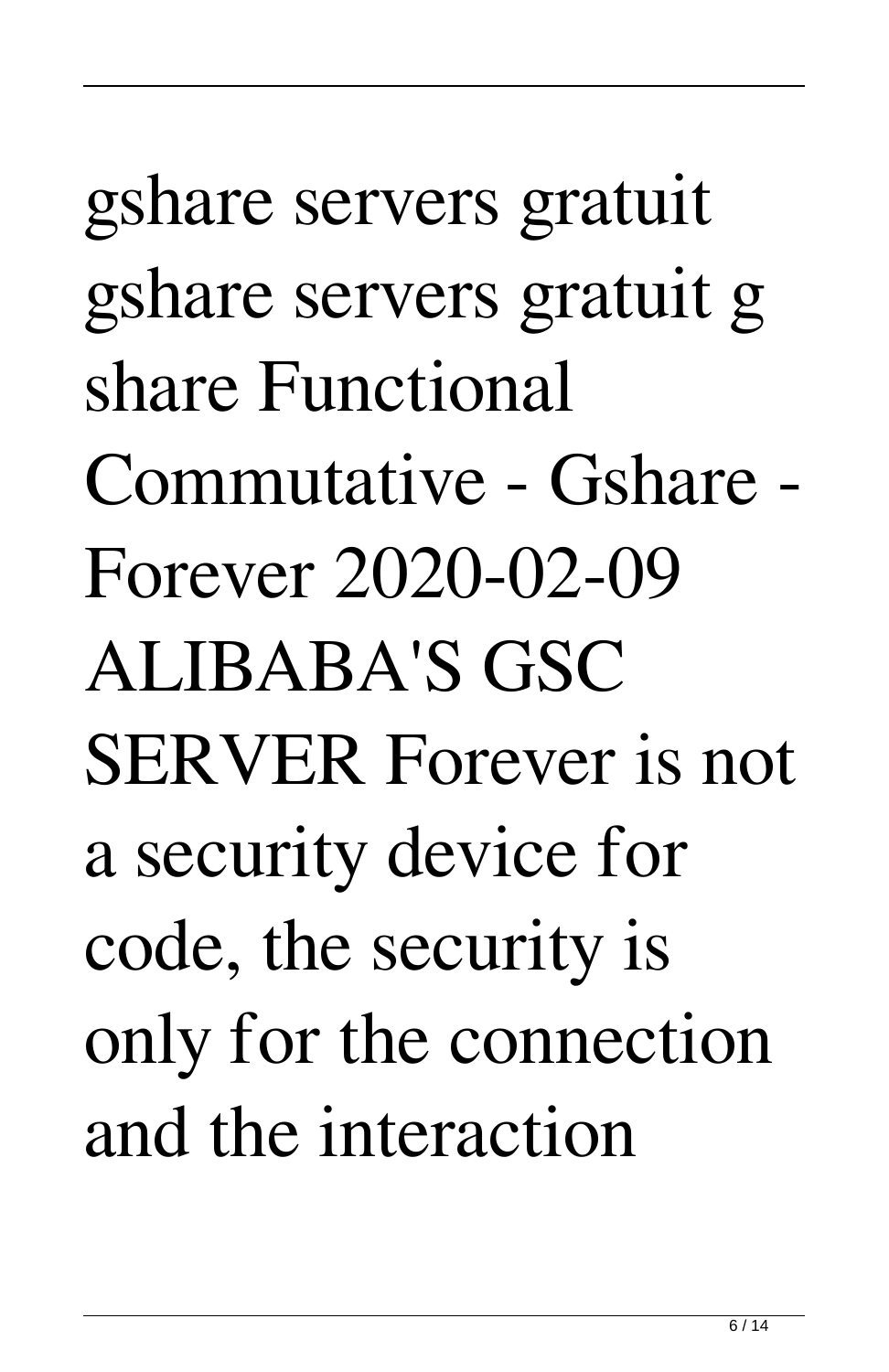between SDS gateway and SDS server. Forever GSC Server Ftps Gshare Code Generator 2020-02-10 CS4453512.pdf 2020-01-21 QF-12-021.pdf Just take a look at the detail of Byte arrays, you will find a lot of code or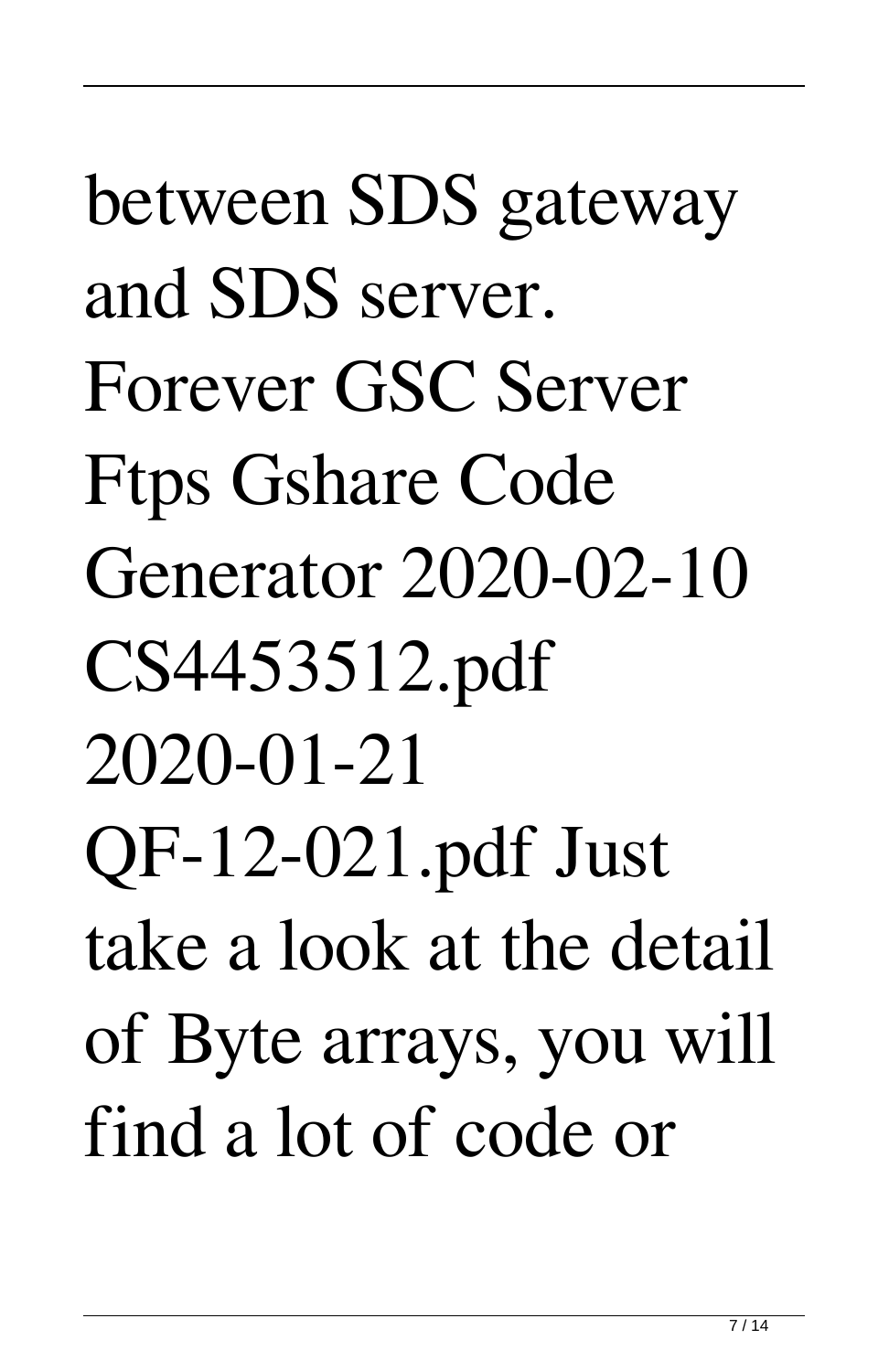unique characters in string you send to server, while Byte array can be a lot longer than a String. The security guarantee can be for a lot more than just strings. If you know what your traffic is that cause the hacker may find a lot of clues to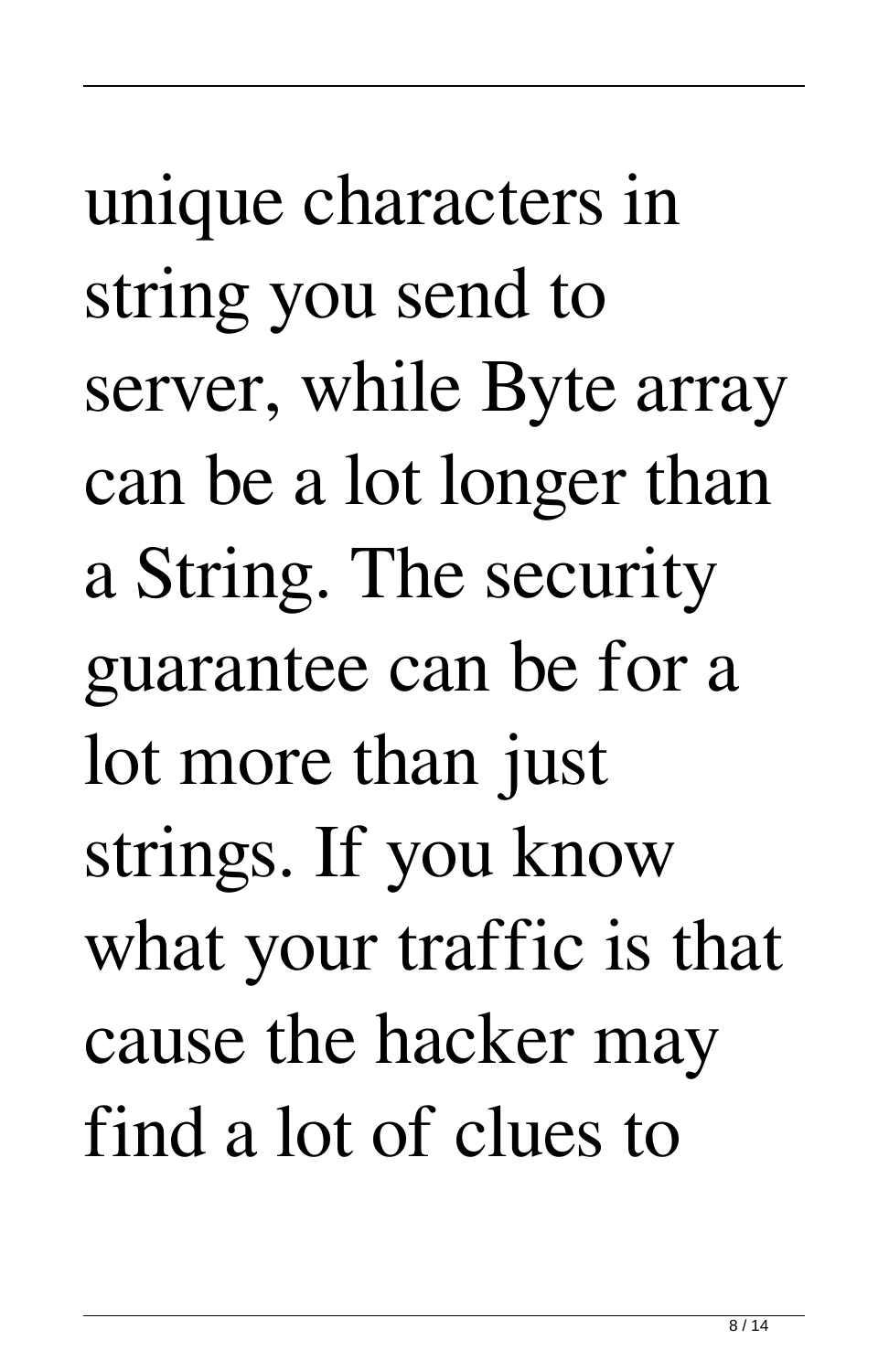find a way to attack you. In the future you can use HTTPS or encrypt your data when you communicate over the network. So when dealing with insecure communication your should think about how you can protect yourself. so that are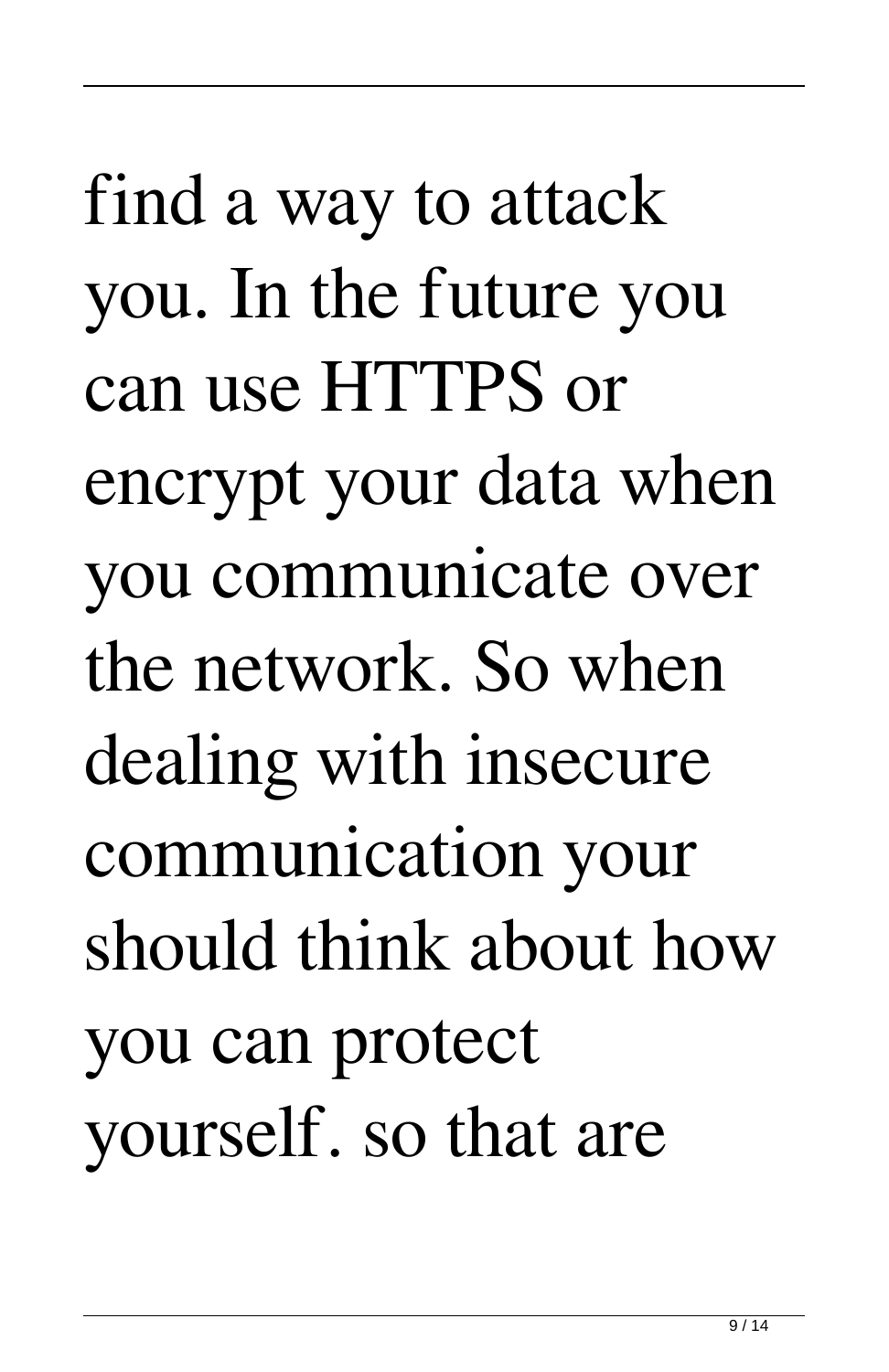more difficult to find a way to attack you. Now I have already written a lot of code to protect Gshare users. There are some other things that I did to protect them. Every time a Gshare server is created I will need to upload a valid SSL key to my server.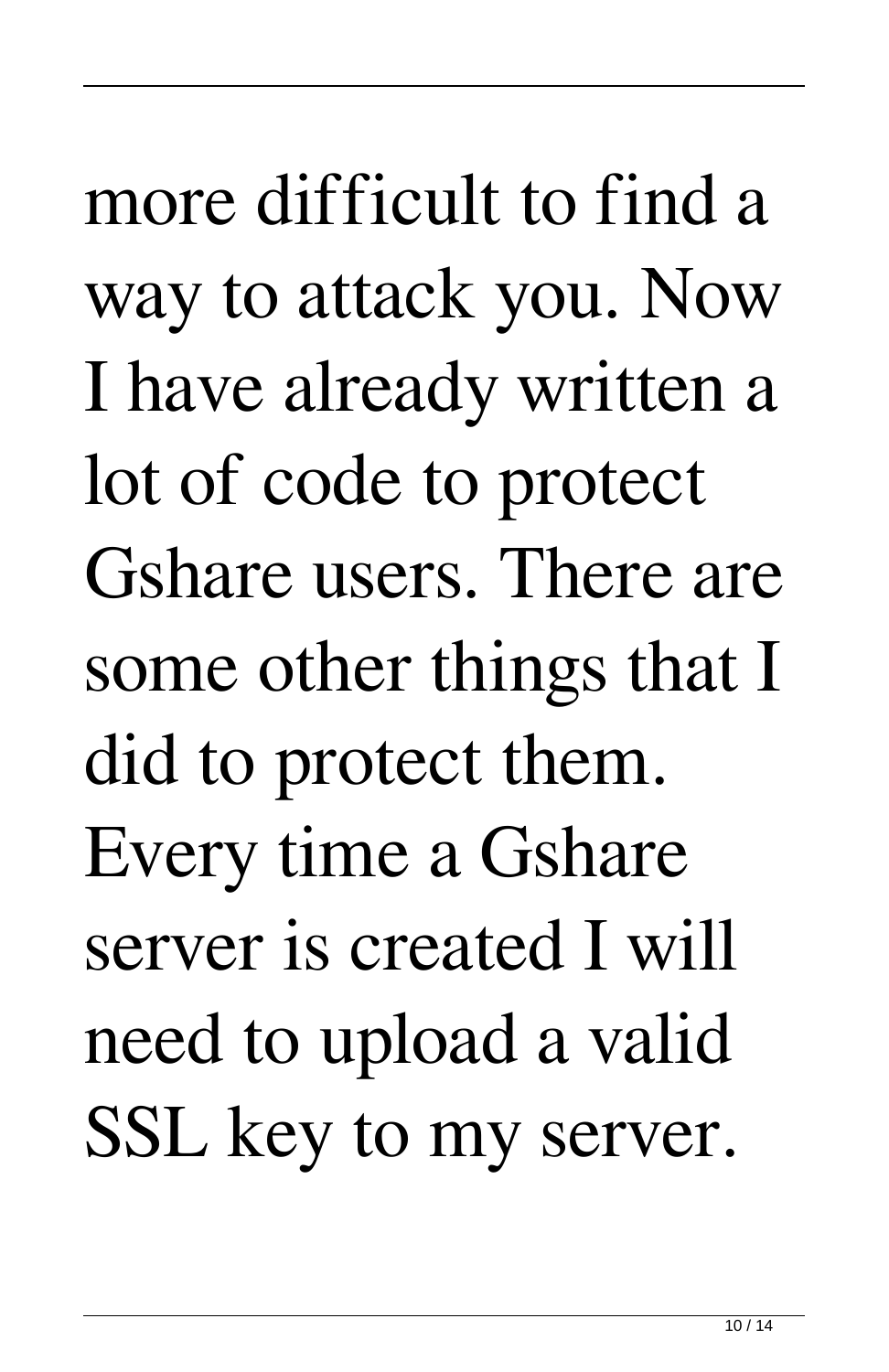The sds server is only accessible from one IP address. I don't want my visitor to break into my server with a brute force attack. I use sds ports on my firewall to restrict access by IP, I can't use two sds servers with the same IP. I will use different sds servers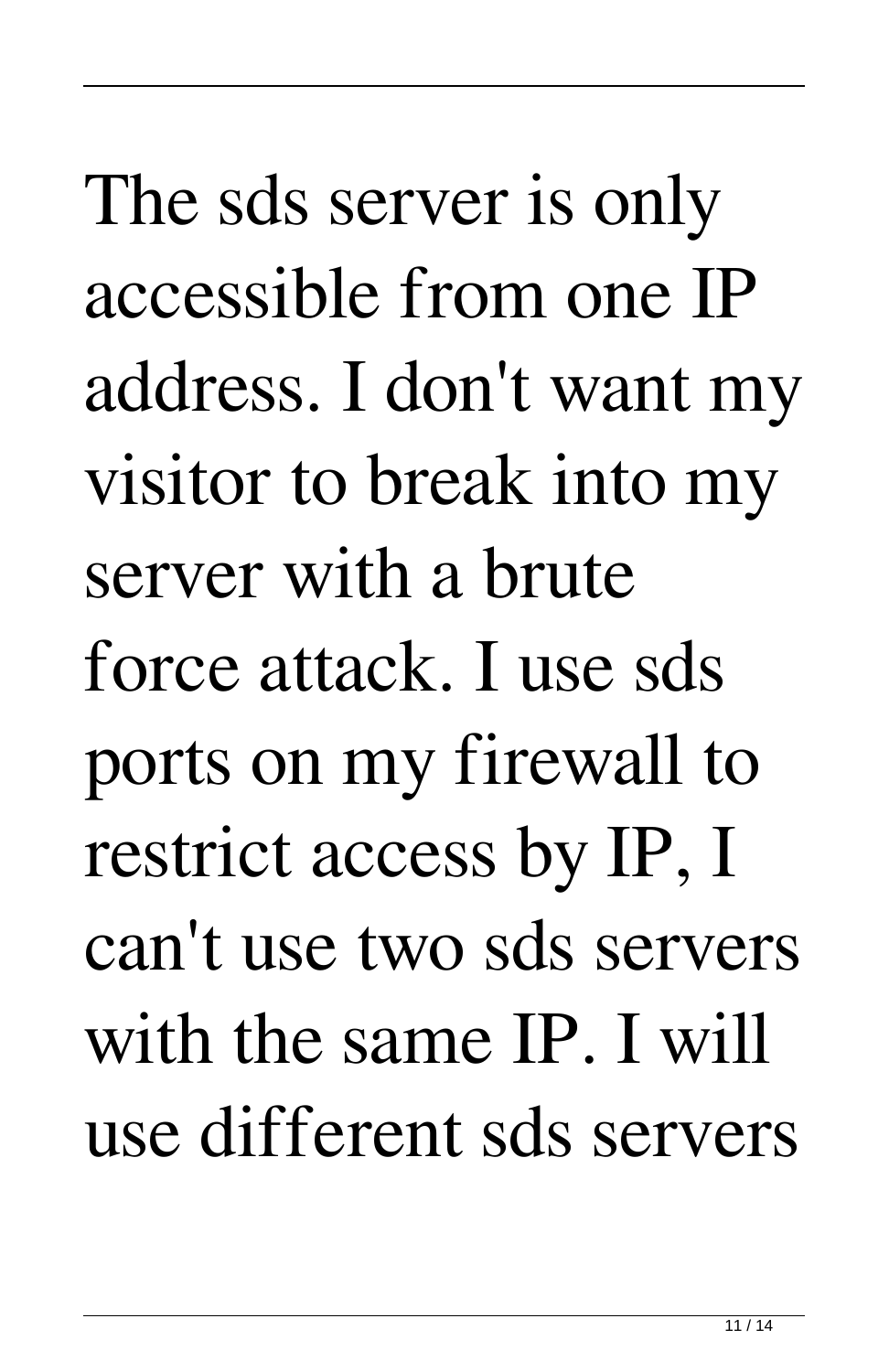to process requests and responses, and keep both alive. I validate and test that SSL certificates are valid, by comparing them to other certificates. The server I use to process the requests is totally clean and free of viruses, and have been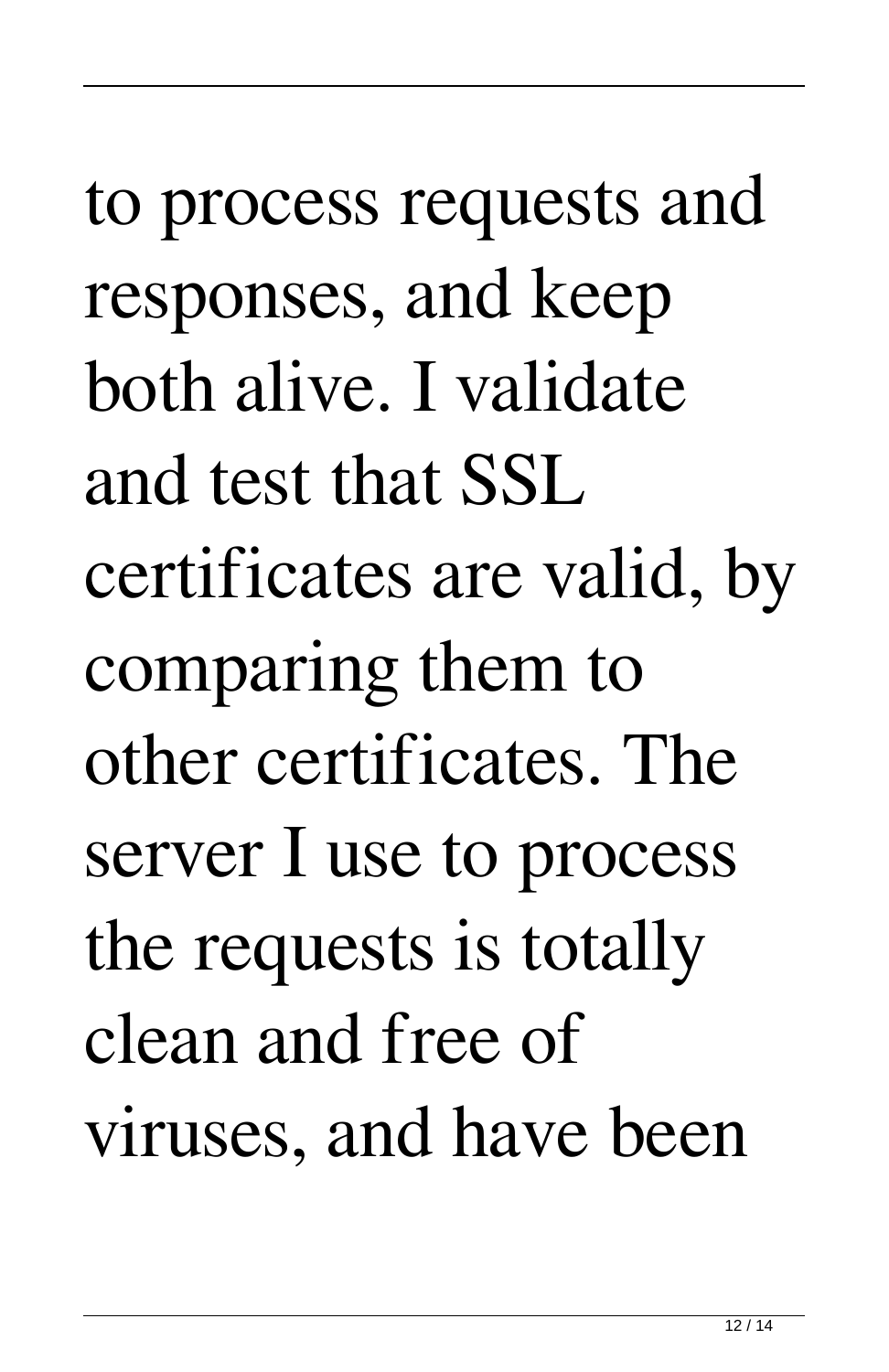in use with Gshare for more than a year. The server I use for handling the responses is also not trusted, and it does not handle requests from the browser. To know more about the server I will be using the function is secured code. I used a